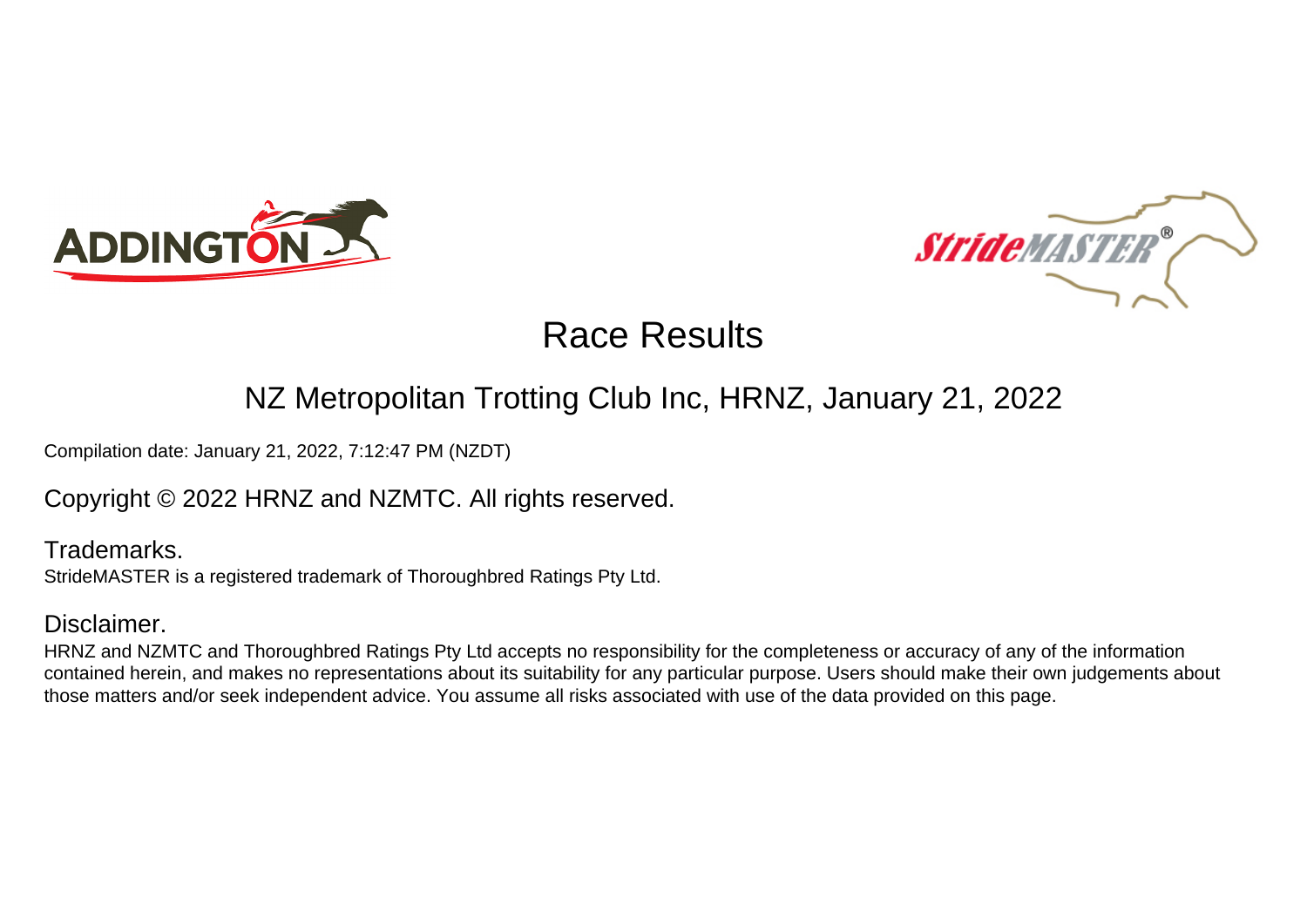



### January 21, 2022, Race 5, FAHEY FENCE HIRE MOBILE PACE, Distance 1980m, Addington - Survey 1980m

|     | Result TAB no. | Horse (Barrier)              | 1980 to                  | 1800m to | 1600m to | 1400m to | 1200m to | 1000m to | 800m to | 600 <sub>m</sub> to | 400m to | 200 <sub>m</sub> to | <b>Total or</b> | Margin |
|-----|----------------|------------------------------|--------------------------|----------|----------|----------|----------|----------|---------|---------------------|---------|---------------------|-----------------|--------|
| 1st |                | Franco Indie (8)             | 1800m                    | 1600m    | 1400m    | 1200m    | 1000m    | 800m     | 600m    | 400m                | 200m    | WP                  | Average         |        |
|     |                | Position in running (margin) | $\overline{\phantom{a}}$ | 4(2.5)   | 1(0.0)   | 1(0.0)   | 1(0.0)   | 1(0.0)   | 1(0.0)  | 1(0.0)              | 1(0.0)  | 1(0.0)              |                 | 0.00   |
|     |                | Sectional time (s)           | 11.77                    | 13.50    | 14.35    | 15.68    | 16.23    | 16.38    | 15.70   | 14.52               | 13.61   | 13.12               |                 |        |
|     |                | Cumulative time (s)          | 144.86                   | 133.09   | 119.59   | 105.24   | 89.56    | 73.33    | 56.95   | 41.25               | 26.73   | 13.12               | 2:24.86         |        |
|     |                | Speed (m/s)                  | 15.30                    | 14.81    | 13.94    | 12.76    | 12.32    | 12.21    | 12.74   | 13.77               | 14.70   | 15.24               | 13.67           |        |
|     |                | Stride length (m)            | 6.39                     | 6.41     | 6.34     | 6.05     | 5.82     | 5.87     | 6.04    | 6.29                | 6.55    | 6.70                | 6.23            |        |
|     |                | Stride duration (s)          | 0.417                    | 0.433    | 0.455    | 0.475    | 0.473    | 0.481    | 0.474   | 0.457               | 0.446   | 0.439               | 0.456           |        |
|     |                | Stride efficiency (%)        | 63.89                    | 64.28    | 62.90    | 57.29    | 53.00    | 53.81    | 57.06   | 61.88               | 67.04   | 70.07               | 60.74           |        |
|     |                | Stride count                 | 28.15                    | 31.18    | 31.52    | 33.03    | 34.34    | 34.08    | 33.10   | 31.78               | 30.53   | 29.87               | 317.58          |        |













Stride duration

Speed 20 m/sec



Note: Horizontal distance axis grid lines are 200m furlongs.

Disclaimer.

HRNZ and NZMTC and Thoroughbred Ratings Pty Ltd accepts no responsibility for the completeness or accuracy of any of the information contained herein, and makes no representations about its suitability for any particular p matters and/or seek independent advice. You assume all risks associated with use of the data provided on this page.

0.6 s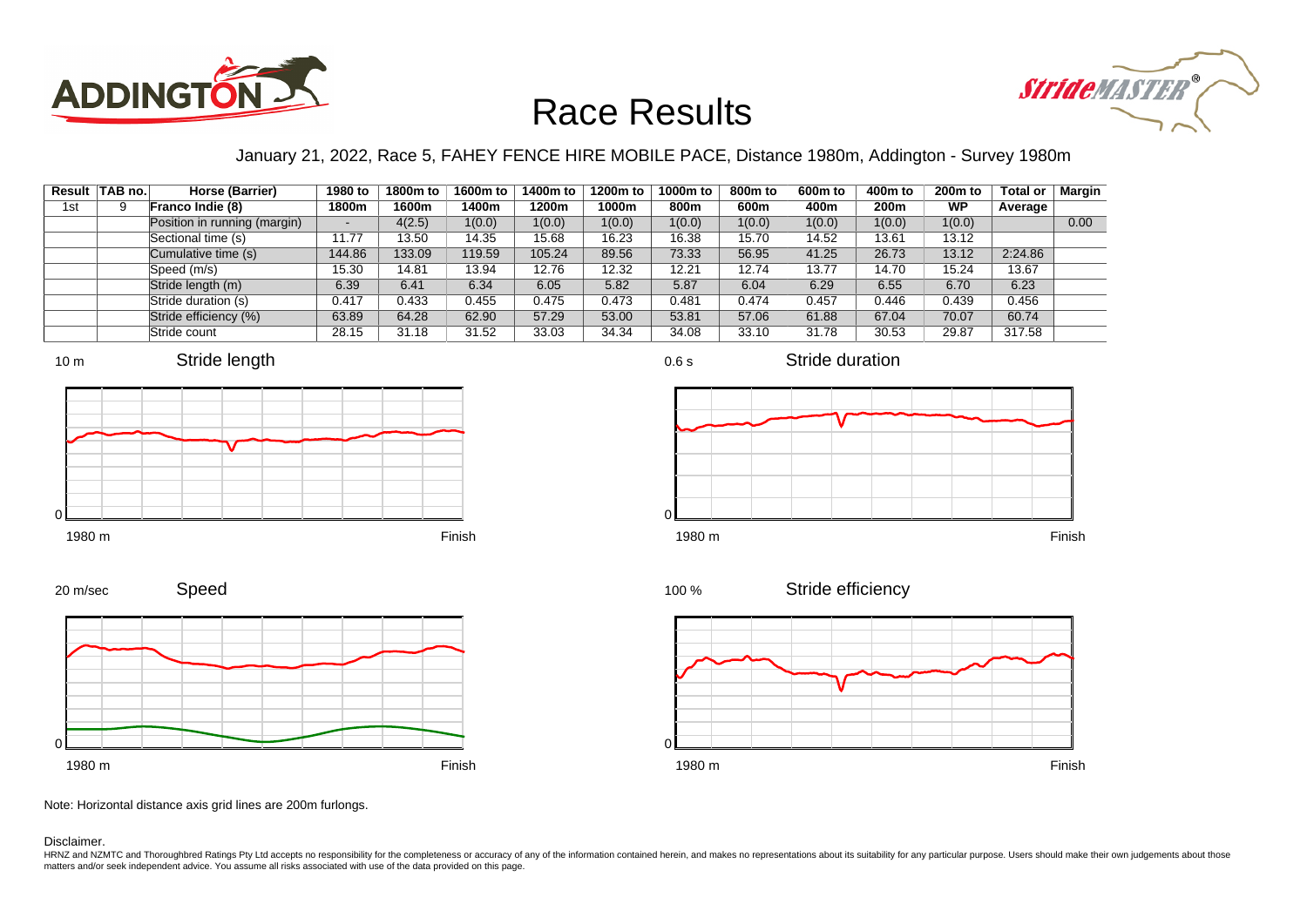



### January 21, 2022, Race 5, FAHEY FENCE HIRE MOBILE PACE, Distance 1980m, Addington - Survey 1980m

|                 | Result TAB no. | Horse (Barrier)              | 1980 to | 1800m to | 1600m to | 1400m to | 1200m to | 1000m to | 800m to | 600m to | 400m to | 200 <sub>m</sub> to | <b>Total or</b> | <b>Margin</b> |
|-----------------|----------------|------------------------------|---------|----------|----------|----------|----------|----------|---------|---------|---------|---------------------|-----------------|---------------|
| 2 <sub>nd</sub> |                | Terror Maria (6)             | 1800m   | 1600m    | 1400m    | 1200m    | 1000m    | 800m     | 600m    | 400m    | 200m    | <b>WP</b>           | Average         |               |
|                 |                | Position in running (margin) |         | 1(0.0)   | 2(0.5)   | 2(2.1)   | 2(2.0)   | 2(1.7)   | 2(2.1)  | 3(2.0)  | 3(1.9)  | 2(1.5)              |                 | 1.10          |
|                 |                | Sectional time (s)           | 11.31   | 14.00    | 14.62    | 15.66    | 16.18    | 16.44    | 15.69   | 14.51   | 13.53   | 13.12               |                 |               |
|                 |                | Cumulative time (s)          | 145.06  | 133.75   | 119.75   | 105.13   | 89.47    | 73.29    | 56.85   | 41.16   | 26.65   | 13.12               | 2:25.06         |               |
|                 |                | Speed (m/s)                  | 15.92   | 14.29    | 13.68    | 12.77    | 12.36    | 12.17    | 12.75   | 13.78   | 14.78   | 15.24               | 13.65           |               |
|                 |                | Stride length (m)            | 7.02    | 6.46     | 6.27     | 6.05     | 5.88     | 5.76     | 5.98    | 6.26    | 6.59    | 7.08                | 6.30            |               |
|                 |                | Stride duration (s)          | 0.442   | 0.452    | 0.458    | 0.474    | 0.476    | 0.473    | 0.469   | 0.454   | 0.446   | 0.464               | 0.461           |               |
|                 |                | Stride efficiency (%)        | 77.01   | 65.15    | 61.39    | 57.17    | 54.00    | 51.78    | 55.82   | 61.20   | 67.92   | 78.25               | 61.98           |               |
|                 |                | Stride count                 | 25.64   | 30.98    | 31.91    | 33.07    | 34.02    | 34.74    | 33.46   | 31.96   | 30.34   | 28.26               | 314.38          |               |









Note: Horizontal distance axis grid lines are 200m furlongs.

### Disclaimer.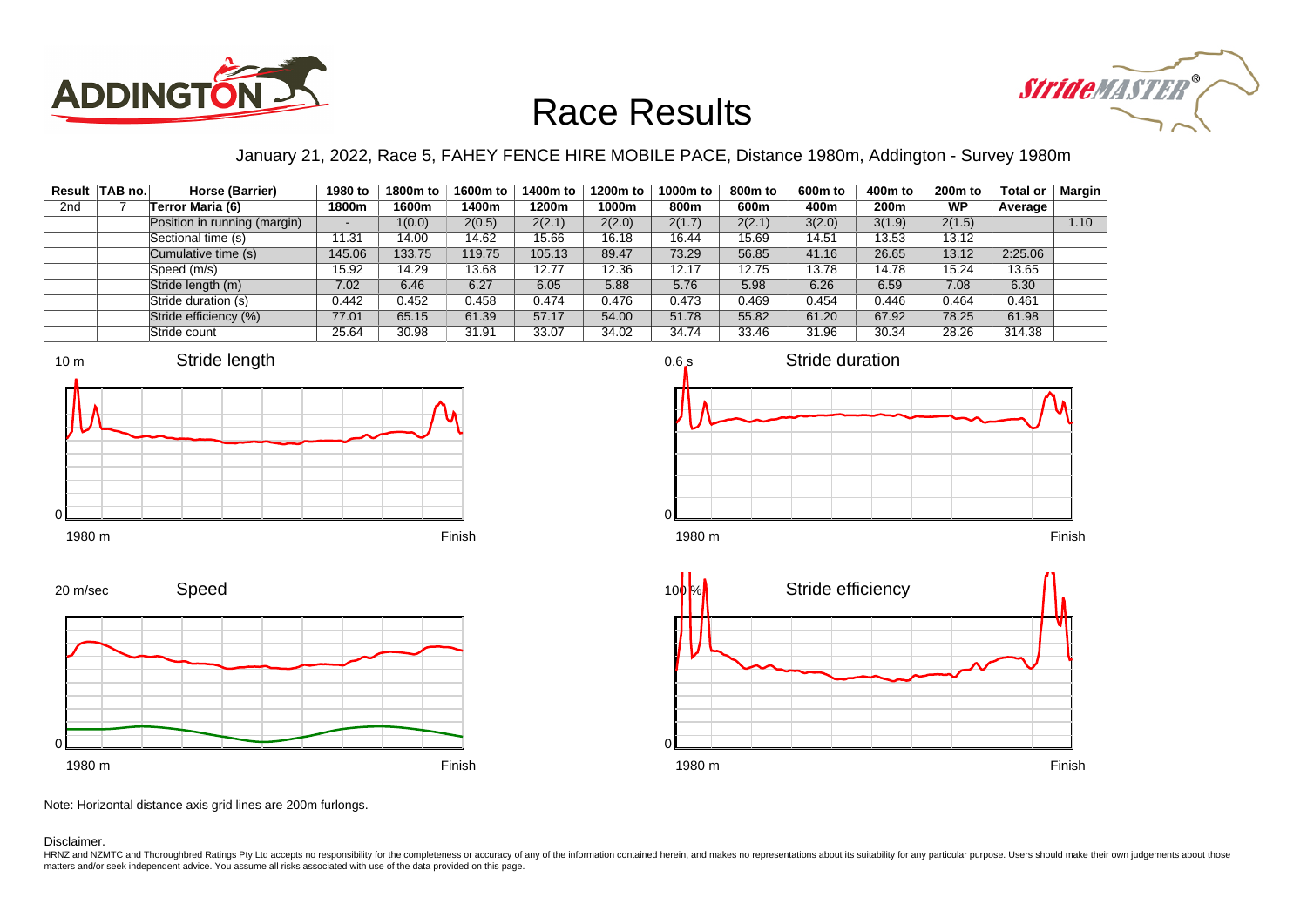



### January 21, 2022, Race 5, FAHEY FENCE HIRE MOBILE PACE, Distance 1980m, Addington - Survey 1980m

|     | Result   TAB no. | Horse (Barrier)              | 1980 to | 1800m to | 1600m to | 1400m to | 1200m to | 1000m to | 800m to | 600 <sub>m</sub> to | 400m to          | 200 <sub>m</sub> to | <b>Total or</b> | Margin |
|-----|------------------|------------------------------|---------|----------|----------|----------|----------|----------|---------|---------------------|------------------|---------------------|-----------------|--------|
| 3rd |                  | Luella (1)                   | 1800m   | 1600m    | 1400m    | 1200m    | 1000m    | 800m     | 600m    | 400m                | 200 <sub>m</sub> | <b>WP</b>           | Average         |        |
|     |                  | Position in running (margin) |         | 7(3.6)   | 4(4.8)   | 4(5.7)   | 4(5.6)   | 5(6.0)   | 6(6.0)  | 7(5.9)              | 7(6.1)           | 6(6.1)              |                 | 6.40   |
|     |                  | Sectional time (s)           | 11.86   | 14.11    | 14.51    | 15.66    | 16.29    | 16.38    | 15.69   | 14.56               | 13.60            | 13.34               |                 |        |
|     |                  | Cumulative time (s)          | 146.00  | 134.14   | 120.03   | 105.52   | 89.86    | 73.57    | 57.19   | 41.50               | 26.94            | 13.34               | 2:26.00         |        |
|     |                  | Speed (m/s)                  | 15.18   | 14.17    | 13.78    | 12.77    | 12.28    | 12.21    | 12.75   | 13.74               | 14.71            | 14.99               | 13.56           |        |
|     |                  | Stride length (m)            | 6.82    | 6.76     | 6.67     | 6.39     | 6.16     | 6.08     | 6.30    | 6.44                | 6.82             | 6.95                | 6.52            |        |
|     |                  | Stride duration (s)          | 0.448   | 0.477    | 0.484    | 0.500    | 0.502    | 0.498    | 0.494   | 0.469               | 0.464            | 0.463               | 0.481           |        |
|     |                  | Stride efficiency (%)        | 72.73   | 71.46    | 69.46    | 63.81    | 59.37    | 57.68    | 62.02   | 64.89               | 72.67            | 75.39               | 66.50           |        |
|     |                  | Stride count                 | 26.38   | 29.57    | 30.00    | 31.30    | 32.45    | 32.92    | 31.75   | 31.04               | 29.33            | 28.79               | 303.53          |        |













Speed 20 m/sec



Note: Horizontal distance axis grid lines are 200m furlongs.

Disclaimer.

HRNZ and NZMTC and Thoroughbred Ratings Pty Ltd accepts no responsibility for the completeness or accuracy of any of the information contained herein, and makes no representations about its suitability for any particular p matters and/or seek independent advice. You assume all risks associated with use of the data provided on this page.

0.6 s

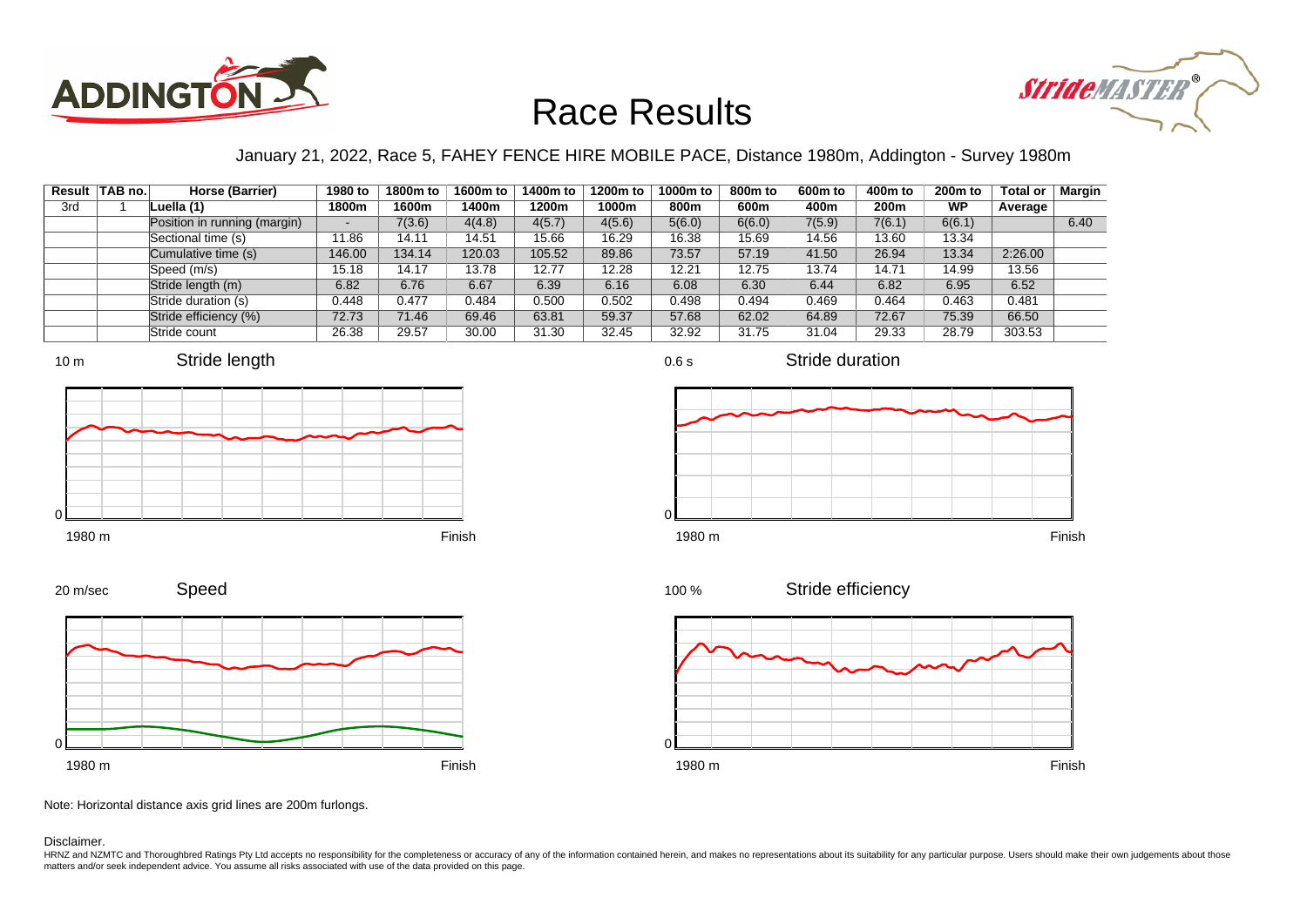



### January 21, 2022, Race 5, FAHEY FENCE HIRE MOBILE PACE, Distance 1980m, Addington - Survey 1980m

|     | Result TAB no. | Horse (Barrier)              | 1980 to                  | 1800m to | 1600m to | 1400m to | 1200m to | 1000m to | 800m to | 600 <sub>m</sub> to | 400m to | 200 <sub>m</sub> to | <b>Total or</b> | <b>Margin</b> |
|-----|----------------|------------------------------|--------------------------|----------|----------|----------|----------|----------|---------|---------------------|---------|---------------------|-----------------|---------------|
| 4th |                | Manjimup (4)                 | 1800m                    | 1600m    | 1400m    | 1200m    | 1000m    | 800m     | 600m    | 400m                | 200m    | <b>WP</b>           | Average         |               |
|     |                | Position in running (margin) | $\overline{\phantom{0}}$ | 5(2.5)   | 5(5.9)   | 5(9.3)   | 5(6.7)   | 4(5.4)   | 3(2.9)  | 2(1.0)              | 2(1.3)  | 3(3.2)              |                 | 6.60          |
|     |                | Sectional time (s)           | 11.62                    | 14.48    | 14.93    | 15.25    | 16.01    | 15.97    | 15.39   | 14.57               | 13.93   | 13.89               |                 |               |
|     |                | Cumulative time (s)          | 146.04                   | 134.42   | 119.94   | 105.01   | 89.76    | 73.75    | 57.78   | 42.39               | 27.82   | 13.89               | 2:26.04         |               |
|     |                | Speed (m/s)                  | 15.50                    | 13.81    | 13.40    | 13.11    | 12.49    | 12.52    | 13.00   | 13.73               | 14.36   | 14.40               | 13.56           |               |
|     |                | Stride length (m)            | 6.49                     | 6.30     | 6.20     | 6.21     | 5.95     | 5.93     | 6.18    | 6.18                | 6.30    | 6.45                | 6.21            |               |
|     |                | Stride duration (s)          | 0.422                    | 0.456    | 0.462    | 0.473    | 0.476    | 0.474    | 0.475   | 0.450               | 0.439   | 0.448               | 0.458           |               |
|     |                | Stride efficiency (%)        | 65.78                    | 62.11    | 59.98    | 60.23    | 55.23    | 54.98    | 59.66   | 59.75               | 62.12   | 64.91               | 60.29           |               |
|     |                | Stride count                 | 27.74                    | 31.72    | 32.28    | 32.21    | 33.64    | 33.72    | 32.37   | 32.34               | 31.72   | 31.03               | 318.77          |               |













### 1980 m Finish



Stride efficiency

Stride duration



Note: Horizontal distance axis grid lines are 200m furlongs.

### Disclaimer.

0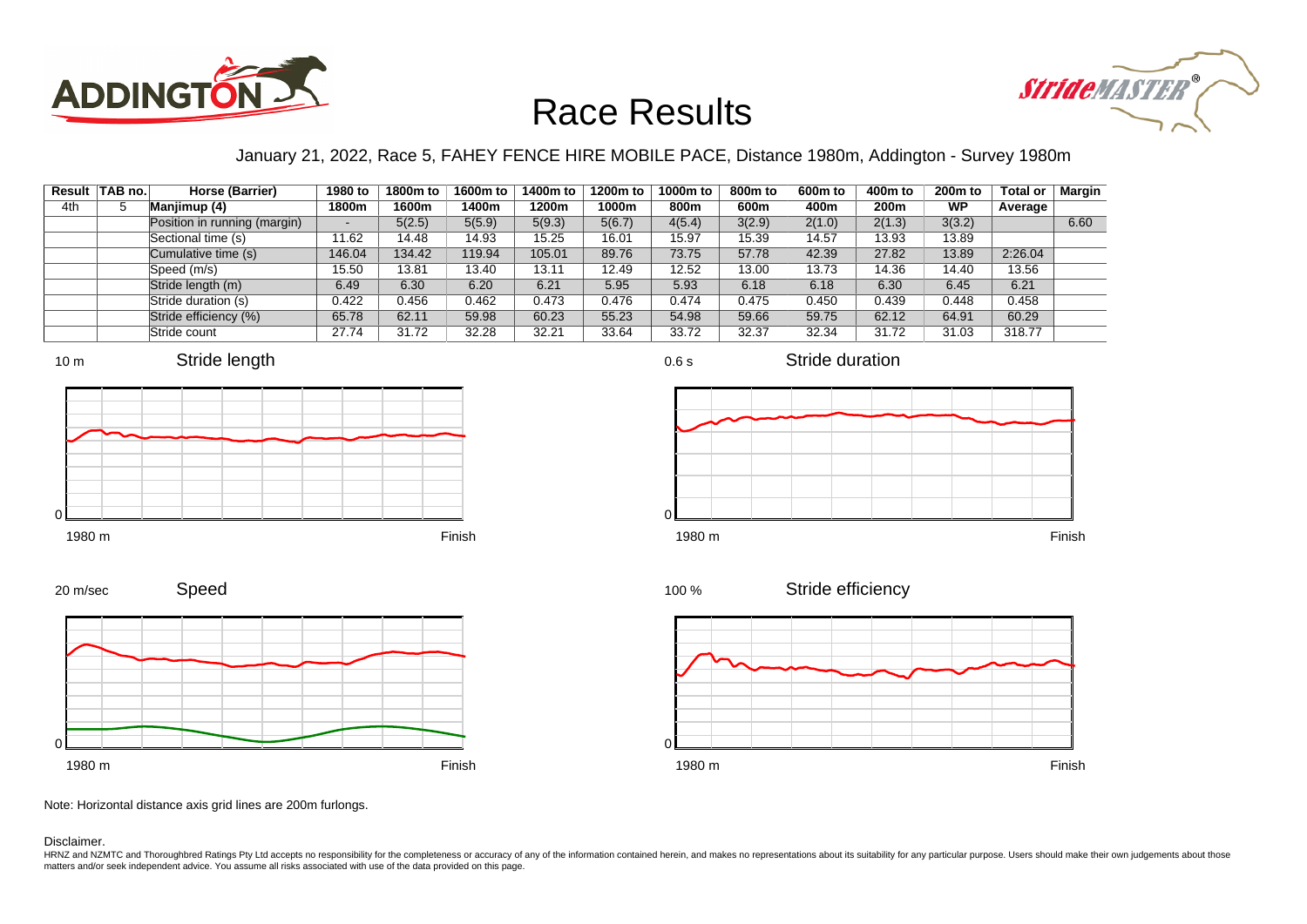



### January 21, 2022, Race 5, FAHEY FENCE HIRE MOBILE PACE, Distance 1980m, Addington - Survey 1980m

0.6 s

|     | Result TAB no. | Horse (Barrier)              | 1980 to | 1800m to | 1600m to | 1400m to | 1200m to | 1000m to | 800 <sub>m</sub> to | 600m to | 400m to | 200 <sub>m</sub> to | <b>Total or</b> | Margin |
|-----|----------------|------------------------------|---------|----------|----------|----------|----------|----------|---------------------|---------|---------|---------------------|-----------------|--------|
| 5th |                | Bettor Grunter (2)           | 1800m   | 1600m    | 1400m    | 1200m    | 1000m    | 800m     | 600m                | 400m    | 200m    | WP                  | Average         |        |
|     |                | Position in running (margin) | -       | 3(1.6)   | 3(2.1)   | 3(4.0)   | 3(3.9)   | 3(3.8)   | 4(3.6)              | 5(3.7)  | 5(3.9)  | 5(4.7)              |                 | 6.90   |
|     |                | Sectional time (s)           | 11.31   | 13.99    | 14.67    | 15.67    | 16.22    | 16.35    | 15.71               | 14.56   | 13.74   | 13.87               |                 |        |
|     |                | Cumulative time (s)          | 146.09  | 134.78   | 120.79   | 106.12   | 90.45    | 74.23    | 57.88               | 42.17   | 27.61   | 13.87               | 2:26.09         |        |
|     |                | Speed (m/s)                  | 15.92   | 14.30    | 13.63    | 12.76    | 12.33    | 12.23    | 12.73               | 13.74   | 14.56   | 14.42               | 13.55           |        |
|     |                | Stride length (m)            | 6.76    | 6.92     | 6.76     | 6.52     | 6.37     | 6.22     | 6.40                | 6.60    | 6.86    | 6.84                | 6.62            |        |
|     |                | Stride duration (s)          | 0.436   | 0.484    | 0.496    | 0.511    | 0.516    | 0.509    | 0.503               | 0.480   | 0.471   | 0.474               | 0.488           |        |
|     |                | Stride efficiency (%)        | 71.38   | 74.85    | 71.47    | 66.36    | 63.37    | 60.55    | 64.02               | 68.06   | 73.59   | 73.15               | 68.41           |        |
|     |                | Stride count                 | 26.63   | 28.90    | 29.57    | 30.69    | 31.41    | 32.13    | 31.25               | 30.30   | 29.14   | 29.23               | 299.25          |        |







Stride duration











Note: Horizontal distance axis grid lines are 200m furlongs.

Disclaimer.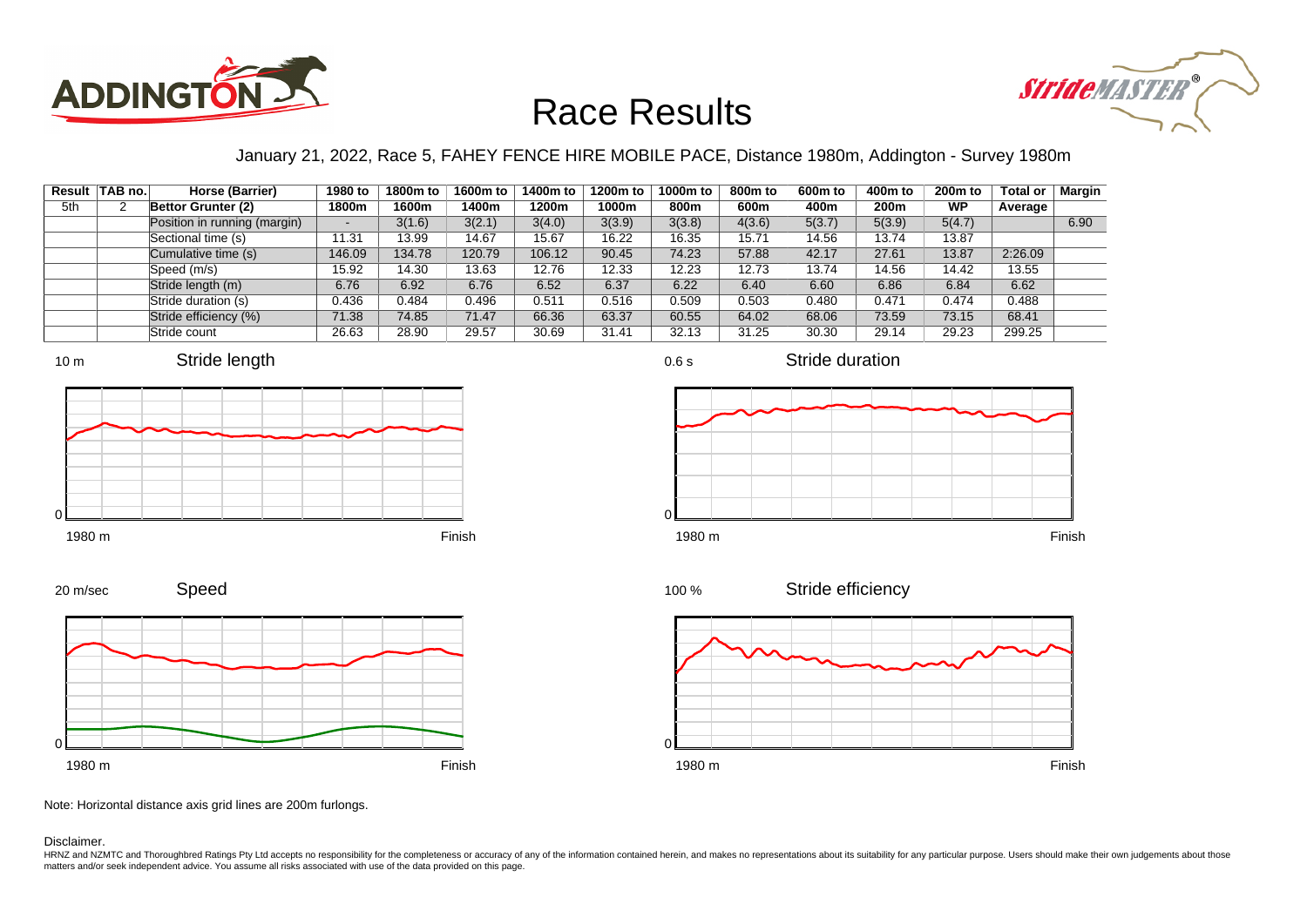



### January 21, 2022, Race 5, FAHEY FENCE HIRE MOBILE PACE, Distance 1980m, Addington - Survey 1980m

|     | Result TAB no. | Horse (Barrier)              | 1980 to                  | 1800m to | 1600m to | 1400m to | 1200m to | 1000m to | 800m to | 600 <sub>m</sub> to | 400m to | 200 <sub>m</sub> to | <b>Total or</b> | Margin |
|-----|----------------|------------------------------|--------------------------|----------|----------|----------|----------|----------|---------|---------------------|---------|---------------------|-----------------|--------|
| 6th | 6              | Fire Fox $(5)$               | 1800m                    | 1600m    | 1400m    | 1200m    | 1000m    | 800m     | 600m    | 400m                | 200m    | WP                  | Average         |        |
|     |                | Position in running (margin) | $\overline{\phantom{0}}$ | 6(3.3)   | 7(7.7)   | 7(11.3)  | 7(8.5)   | 6(7.3)   | 5(4.8)  | 4(2.9)              | 4(3.0)  | 4(4.2)              |                 | 8.30   |
|     |                | Sectional time (s)           | 11.63                    | 14.64    | 14.95    | 15.23    | 16.02    | 15.96    | 15.40   | 14.54               | 13.81   | 14.17               |                 |        |
|     |                | Cumulative time (s)          | 146.35                   | 134.72   | 120.08   | 105.13   | 89.90    | 73.88    | 57.92   | 42.52               | 27.98   | 14.17               | 2:26.35         |        |
|     |                | Speed (m/s)                  | 15.48                    | 13.66    | 13.38    | 13.13    | 12.48    | 12.53    | 12.99   | 13.76               | 14.48   | 14.11               | 13.53           |        |
|     |                | Stride length (m)            | 6.20                     | 6.02     | 6.02     | 6.03     | 5.82     | 5.80     | 5.95    | 6.01                | 6.09    | 6.01                | 5.99            |        |
|     |                | Stride duration (s)          | 0.409                    | 0.441    | 0.450    | 0.459    | 0.466    | 0.463    | 0.458   | 0.437               | 0.421   | 0.426               | 0.443           |        |
|     |                | Stride efficiency (%)        | 60.13                    | 56.61    | 56.58    | 56.91    | 52.91    | 52.51    | 55.37   | 56.39               | 57.96   | 56.37               | 56.08           |        |
|     |                | Stride count                 | 29.02                    | 33.23    | 33.24    | 33.14    | 34.37    | 34.50    | 33.60   | 33.29               | 32.84   | 33.30               | 330.53          |        |









0.6 s

Stride duration



Stride efficiency 100 %



Note: Horizontal distance axis grid lines are 200m furlongs.

Speed

### Disclaimer.

20 m/sec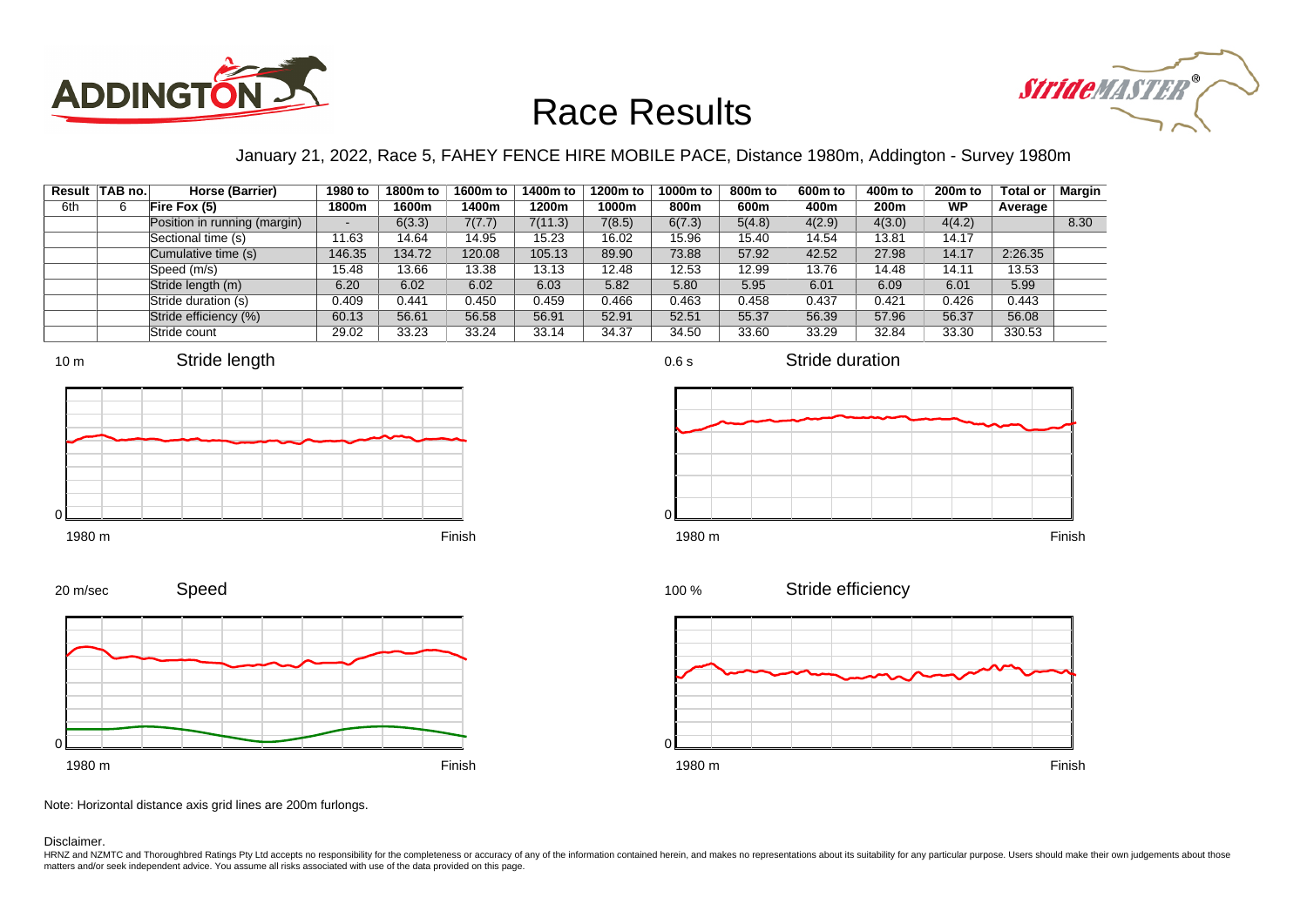



### January 21, 2022, Race 5, FAHEY FENCE HIRE MOBILE PACE, Distance 1980m, Addington - Survey 1980m

0.6 s

|     | Result TAB no. | Horse (Barrier)              | 1980 to                  | 1800m to | 1600m to | 1400m to | 1200m to | 1000m to | 800m to | 600 <sub>m</sub> to | 400m to | 200 <sub>m</sub> to | <b>Total or</b> | Margin |
|-----|----------------|------------------------------|--------------------------|----------|----------|----------|----------|----------|---------|---------------------|---------|---------------------|-----------------|--------|
| 7th |                | Oliver North (3)             | 1800m                    | 1600m    | 1400m    | 1200m    | 1000m    | 800m     | 600m    | 400m                | 200m    | <b>WP</b>           | Average         |        |
|     |                | Position in running (margin) | $\overline{\phantom{0}}$ | 8(4.4)   | 6(7.5)   | 6(9.4)   | 6(8.1)   | 7(7.9)   | 8(7.7)  | 8(6.8)              | 8(7.2)  | 8(8.0)              |                 | 9.40   |
|     |                | Sectional time (s)           | 11.94                    | 14.43    | 14.68    | 15.46    | 16.20    | 16.35    | 15.54   | 14.59               | 13.75   | 13.61               |                 |        |
|     |                | Cumulative time (s)          | 146.55                   | 134.61   | 120.18   | 105.50   | 90.04    | 73.84    | 57.49   | 41.95               | 27.36   | 13.61               | 2:26.55         |        |
|     |                | Speed (m/s)                  | 15.08                    | 13.86    | 13.62    | 12.94    | 12.35    | 12.23    | 12.87   | 13.71               | 14.55   | 14.70               | 13.51           |        |
|     |                | Stride length (m)            | 6.53                     | 6.43     | 6.31     | 6.17     | 5.96     | 5.87     | 6.12    | 6.31                | 6.44    | 6.58                | 6.26            |        |
|     |                | Stride duration (s)          | 0.435                    | 0.464    | 0.463    | 0.477    | 0.483    | 0.480    | 0.476   | 0.460               | 0.443   | 0.448               | 0.463           |        |
|     |                | Stride efficiency (%)        | 66.68                    | 64.69    | 62.25    | 59.51    | 55.50    | 53.84    | 58.54   | 62.14               | 64.90   | 67.68               | 61.28           |        |
|     |                | Stride count                 | 27.56                    | 31.08    | 31.69    | 32.41    | 33.56    | 34.07    | 32.68   | 31.72               | 31.03   | 30.39               | 316.19          |        |









Stride duration







Speed 20 m/sec



Note: Horizontal distance axis grid lines are 200m furlongs.

#### Disclaimer.